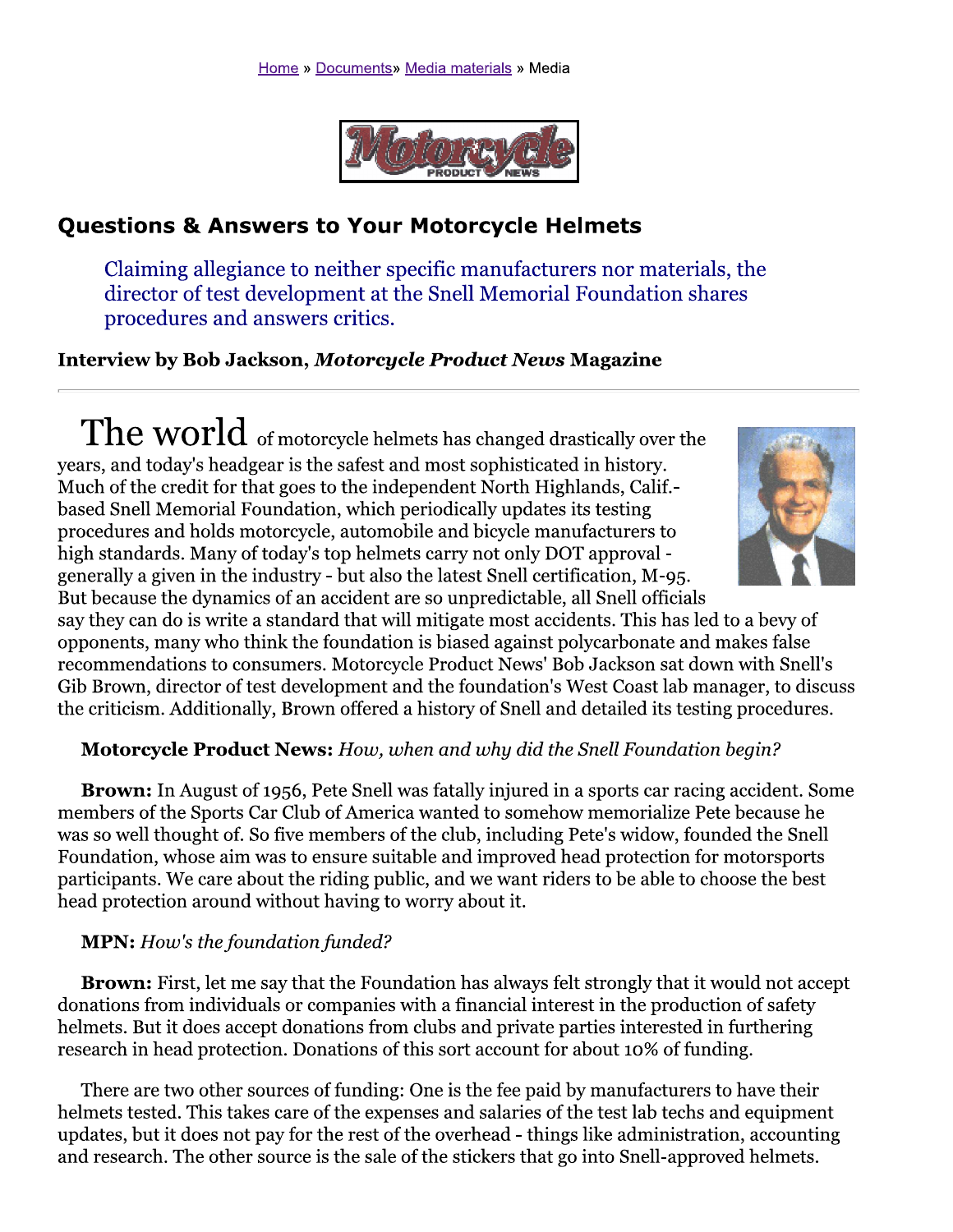These stickers cost the manufacturers 40 cents per helmet, and this is what really pays for overhead and research.

#### **MPN:** How many test sites does Snell use, and how many employees does it have?

**Brown:** The Snell Foundation is in a transition phase. We had three test facilities: One in the United Kingdom, one in St. James, N.Y. - our main headquarters - and one in California. We've closed the St. James facility and combined it with our California lab, which is just north of Sacramento. We did that because it became so difficult to do business across the country. Only four of the people chose to relocate from New York, so we have a total of nine people working here in the United States There are three people who are salaried in the United Kingdom.

# **MPN:** The Snell certification has been revised every five years. What is the significance of that time period?

**Brown:** There is no significance. Since its inception, the Foundation has had a policy that when "state-of-the-art" allowed better head protection for the public, Snell would raise its standard and try to further improve the safety. It has just so happened over the last few standards that the range is five years.

# **MPN:** What were some of the significant changes in the Snell M-95 certification compared to the Snell M-90?

**Brown:** It turns out that there wasn't any real change in the ability of manufacturers to make helmets that would manage more accident-energy. But we did have a requirement for a "roll-off" test, which is necessary if the manufacturer wants to sell its helmets in European Common Market countries. We changed the "visual field" requirements for helmets to standardize the viewport, and we also went to an "iso" head form, rather than the DOT head form. This changes the test characteristics for helmets, so the manufacturers had to make some adjustments for that. It's a head form more consistent with the shape of the human head. And in the racing area, we did a more sophisticated flame test.

# **MPN:** What's the roll-off test?

**Brown:** We put a helmet on a head form affixed at a 45-degree angle. We put a hook, which is attached to a weight, over the helmet and raise the weight to a given height. We then drop the weight to see in the helmet rolls off the head form. It's critically important that we're confident a properly fastened helmet will stay in place during the dynamics of an accident. We weren't assured of that before the roll-off test.

# **MPN:** What are the specific tests performed on a helmet forwarded for Snell certification?

Brown: We do a retention test, which is a dynamic strength test. We do the roll-off test and a penetration test. Then we do the impact series, where we hit each helmet nine times, twice in each spot: Front and rear on each side, and once on top. On the double impacts, which are done against the hemispherical anvil (a simulated curb hit) and flat anvil (simulated impact with the ground), we do a 150-joule (measurement of energy) impact-energy and follow it up with a 110joule impact-energy on the same spot. We have a laser system of alignment to make sure we hit the helmet on the same spot. We also do a chin-bar test. Then, we do a shield test where we shoot the shield with a pellet moving at 500 kilometers an hour to see if the pellet penetrates the shield.

It's also important to understand that we do our testing under conditions normally found in nature: hot, cold, wet and ambient. This means that we need five helmet samples: one for each of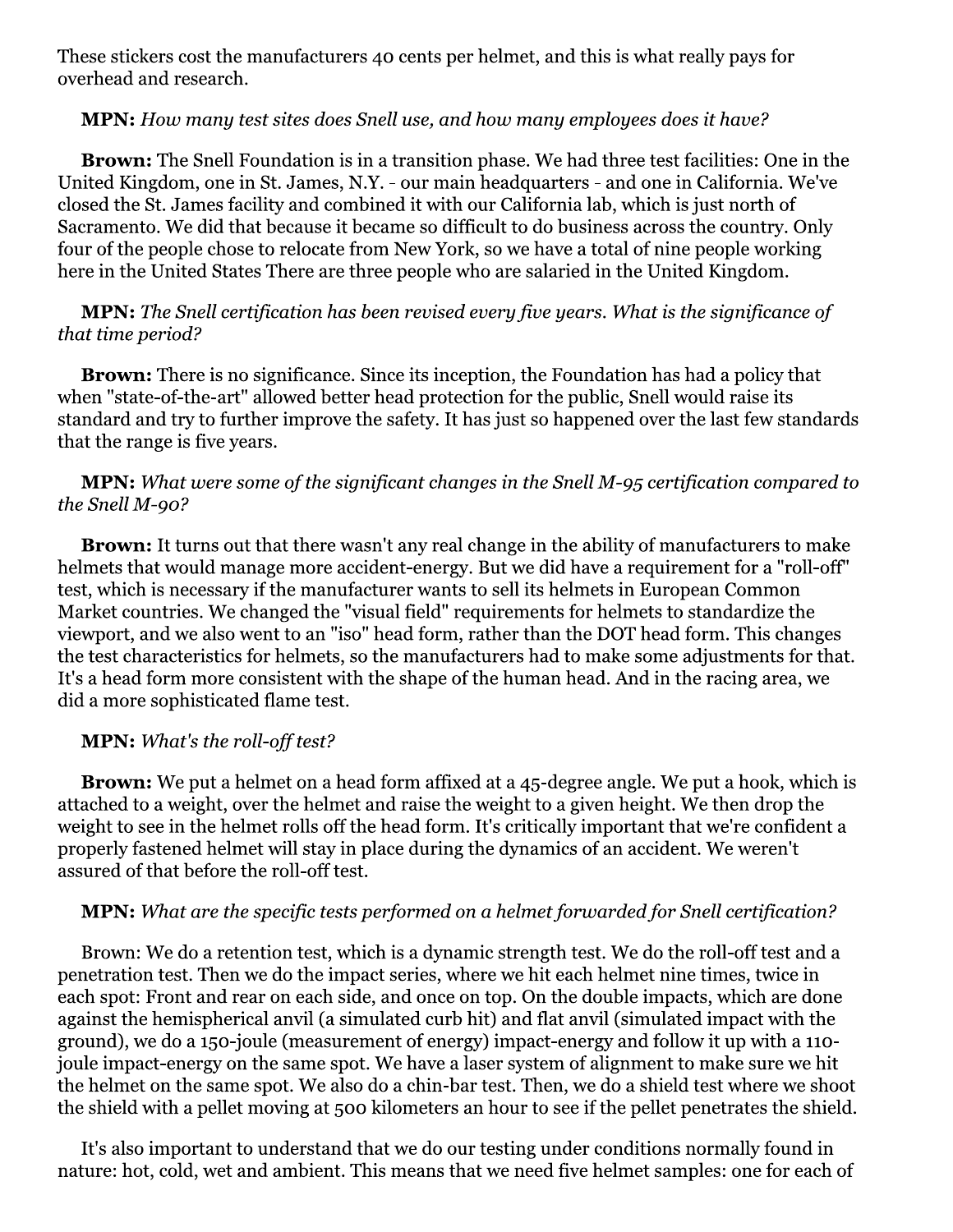the conditions, and one for archiving reference.

**MPN:** Are those tests continually evolving, or have they remained similar since the testing's inception?

**Brown:** They're always evolving. In the beginning, we realized that we could write a standard so perfect that no one could ever get hurt wearing a helmet that met the standard. But there wasn't a manufacturer in the world who could produce such a helmet. So we went out into the helmet industry and sampled all of the helmets available. We decided that the top 10 percent of the helmets were ones that could pass the Snell standard, and we revised downward. Then, as more and more manufacturers produced helmets that could pass the standard, we simply raised the standard.

Right now, most manufacturers can pass the Snell standard, but it's so difficult to pass that not all manufacturers construct their models to that specification.

# **MPN:** What has been one of the most significant Snell standard evolutions in recent years?

**Brown:** Materials innovations: Kevlar, carbon fiber, expanded polypropylene and improved polystyrene. These have made helmets much lighter than they used to be while still retaining the ability to pass the Snell standard. So I'd say the evolution has been in the acceptance of space-age materials.

# **MPN:** How long does it take Snell to test a particular model?

**Brown:** Actually, Snell does not test a particular helmet model. What Snell is concerned about is the shell and liner configuration. If a manufacturer makes, let's say, four sizes of helmets: small, medium, large and extra-large, but chooses to make the same shell and liner for the small and medium - with only a comfort-padding change -then we'd test the helmet in the two unique shell and liner configurations. Some manufacturers may have a different shell and liner for all four sizes, some only one. So it's the shell and liner that Snell is concerned with. The protective characteristic of the helmet has nothing to do with comfort-padding; it has to do with the shell spreading the load so that the liner can absorb the energy.

But with a given model size, after we condition the helmet for a minimum of four hours and a maximum of 24 hours, the test usually can be completed in five hours.

# **MPN:** What do you mean by "conditioning?"

**Brown:** I indicated earlier that we test helmets hot, cold, wet and ambient - those are called conditions. We have a box that contains a water spray. We have a cold-temperature box and another hot-temperature one. We have to condition the helmets in those environments for a minimum of four hours. This would represent, for example, someone leaving their helmet in the trunk of a car on a hot day, and then putting it on to ride.

# **MPN:** What is the manufacturer's cost for performing the Snell tests?

**Brown:** Snell charges \$825 for testing each five-helmet set. Additionally, there's the 40cents-each cost of the sticker that goes in each certified production helmet.

Once a manufacturer's helmet passes the test and the manufacturer pays us for conducting the test, that manufacturer enters into a licensing agreement with Snell. The agreement has two key parts. The first is that the manufacturer will put the Snell sticker in each helmet. The other is that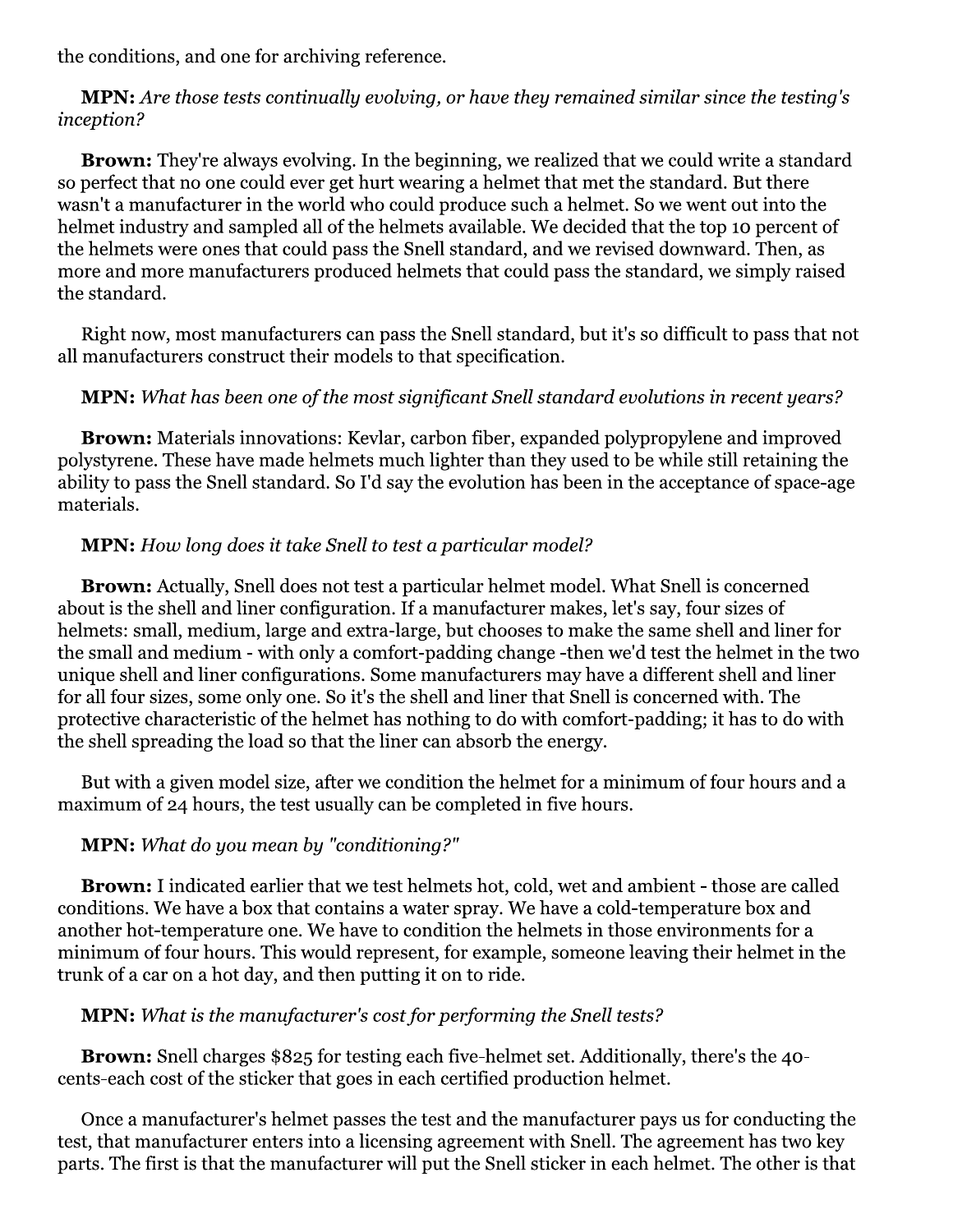Snell will random-sample the manufacturers' helmets from the marketplace, which is what really makes Snell unique when compared to other standards. This way, Snell has a specific, concrete way of assuring that the excellence evidenced during the certification process is ongoing throughout the production cycle.

Snell buys helmets from distributors or stores for random testing. We prefer to buy from distributors because it's cheaper for the manufacturer. Snell back-bills the manufacturer for the helmets it purchases for random testing, and it also bills the manufacturer for the price of the test, which is \$120 per helmet.

#### **MPN:** Do many manufacturers not maintain the standard through the production cycle?

Brown: Every manufacturer can slip once in awhile. When a helmet does fail a random test, it may not fail by much. But a failure is a failure. We immediately notify the manufacturer, send them the test results and, if they wish, the helmet. Then, we go out and buy three more of that company's helmets. We test those in the exact places we tested the original random-tested helmet. If those three helmets pass, the problem goes away. If one of those helmets fail, we enter into a serious discussion with the manufacturer. The manufacturers have always been very cooperative, and they recall Snell-stickered helmets that haven't maintained the standard.

In the few cases where manufacturers have refused to recall helmets, we've decertified the manufacturer and recalled the stickers, which means the manufacturer has to get the helmets back.

# **MPN:** Over the years, word has been that Snell has a materials bias, particularly against polycarbonate. Is that so, and what about polycarbonate does Snell have a problem with?

**Brown:** In the early days, the polycarbonate industry was not mature, and there were some major problems with its use as a safety helmet. But that situation has changed, and there are a number of polycarbonate helmets on the market with Snell certification.

Back in the early days, you could take a polycarbonate helmet and put a solvent on it. You could put the helmet down and 20 minutes later hear a cracking. The helmet would split down the middle. That's no longer true. For many years now, polycarbonate has come into its own. Snell does not specify materials. It doesn't care what a helmet is made of.

# **MPN:** Critics of the Snell certification standard say that each subsequent standard seems to call for a more rigid construction, which they say may exacerbate neck and spinal injuries upon impact. What's Snell's stance?

**Brown:** A recent study in the Northwest looked at several thousand motorcycle accidents that resulted in head and neck injuries. There was no difference between which accidents were associated with helmets and which ones weren't. If you're going to get a spinal injury, you're going to get it with or without a helmet.

### **MPN:** There have been various theories over the years that motorcyclists should purchase new helmets every three years or so. Has that been a marketing ploy, or do the materials used in motorcucle helmet construction fatique over a period of time?

**Brown:** I think "fatigue" is probably the wrong word to use. What happens is that many manufacturers use glues to put the liner into the shell. We've seen cases where the glues would degrade the liner. We've also seen liners degrade from perspiration and hair oils, and they become compacted through normal use. Snell finally looked at this and said there's no way we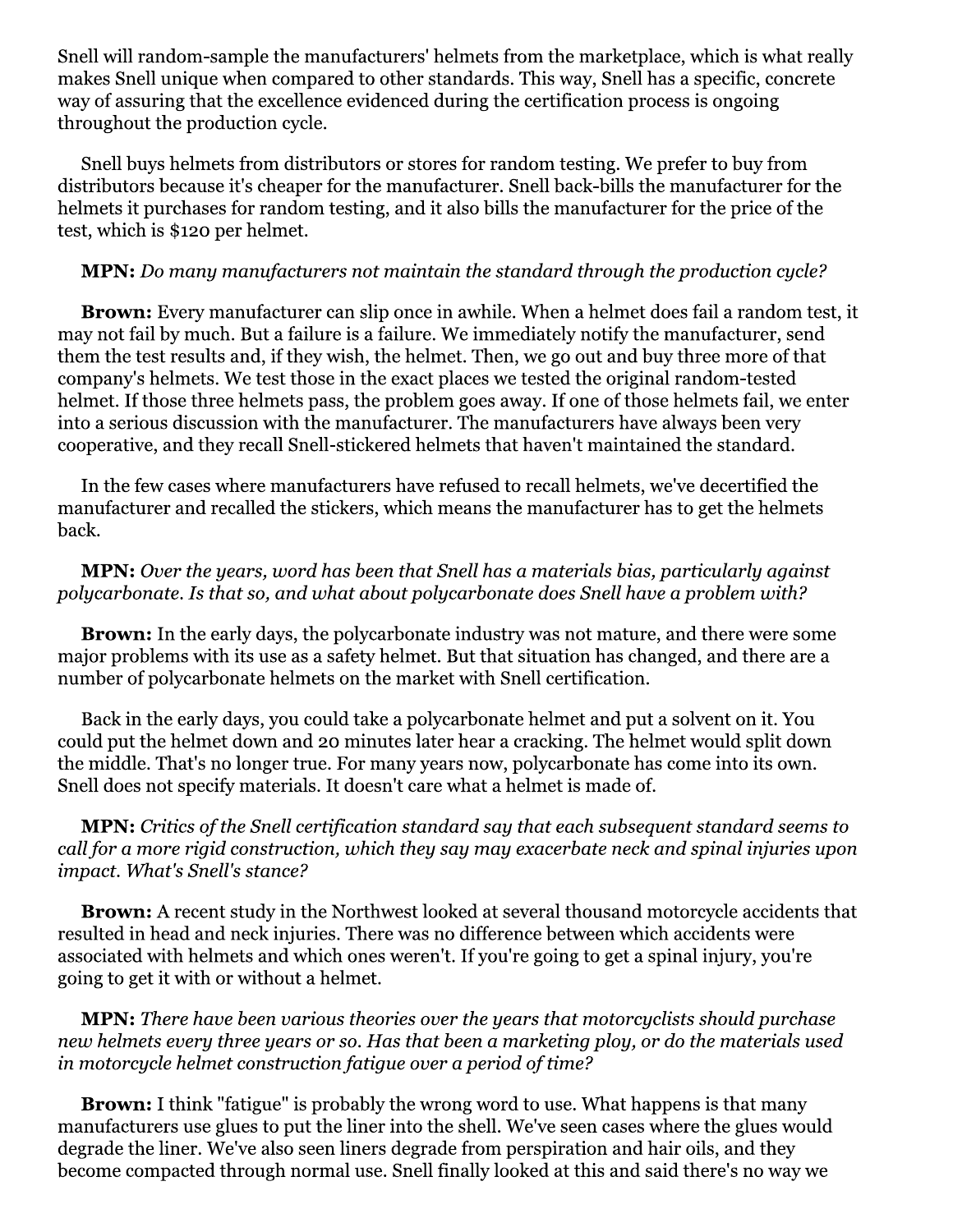can tell an individual how long his or her helmet will be good because the user is the only one who knows how a helmet has been treated. But as a general policy, because of normal degradation and improvements in the helmet, Snell recommends that helmets be replaced every five years.

### MPN: In addition to shell-rigidity and inner-liner protection, chin straps and their retention devices are another crucial element in the effectiveness of a safety helmet. How involved is the Snell Foundation in retention devices, and what does it recommend for the most effective retention system?

Brown: Snell really doesn't care what type of retention system the manufacturer uses, as long as it passes the roll-off, dynamic strength and removability tests. We don't allow the hook-andloop fasteners that accompany some retention systems because some riders may just attach that without fully fastening the chin strap.

# **MPN:** Given all of the elements of safety helmet construction, what would you say is the most important?

**Brown:** This may sound funny, but Snell thinks it should be comfort and wearability. The reason for that is that nobody will wear a helmet they can't stand to have on their head. There is no Snell-certified helmet that stands head and shoulders above any other. They're all equal in terms of protection. The criteria, then, becomes comfort and fit.

# **MPN:** If there's a shortcoming in the general quality of helmets sent to Snell, what is it? What's the most common area of failure?

**Brown:** Impact. What happens is that the hemispherical anvil and the flat anvil tests basically require different characteristics in the helmet. The flat-anvil test doesn't involve the shell much because the liner absorbs most of the energy. But the shell must be able to spread the energy load in the hemispherical anvil test. Otherwise, it won't pass the standard. So the routine problem helmet manufacturers have is making a helmet that successfully negotiates the tradeoff between the flat-anvil and hemi-anvil tests at these high-impact-energy levels.

#### **MPN:** There has been considerable controversy about what effect drilling holes in the shell for such things as ventilation has in the possible weakening of the shell. Can this weaken the shell?

**Brown:** It definitely can weaken the shell. It can actually destroy the characteristics of the shell. What Snell insists on is that when the manufacturer puts holes in the shell, we test the helmet again. If the manufacturer sends us a shell for certification, and then drills holes in it, we want to see it again.

# **MPN:** What's in store for the future of motorcycle safety helmets, in terms of technological improvements?

**Brown:** I doubt seriously that the design of the helmets is going to get much better. But Snell foresees lighter shells. As a matter of fact, we have at least one manufacturer looking into helmets that don't utilize a hard shell - taking bicycle helmet technology just a little further. They're looking into making a super-light helmet with layers of foam, each with a different characteristic, so you don't need a shell. That may happen.